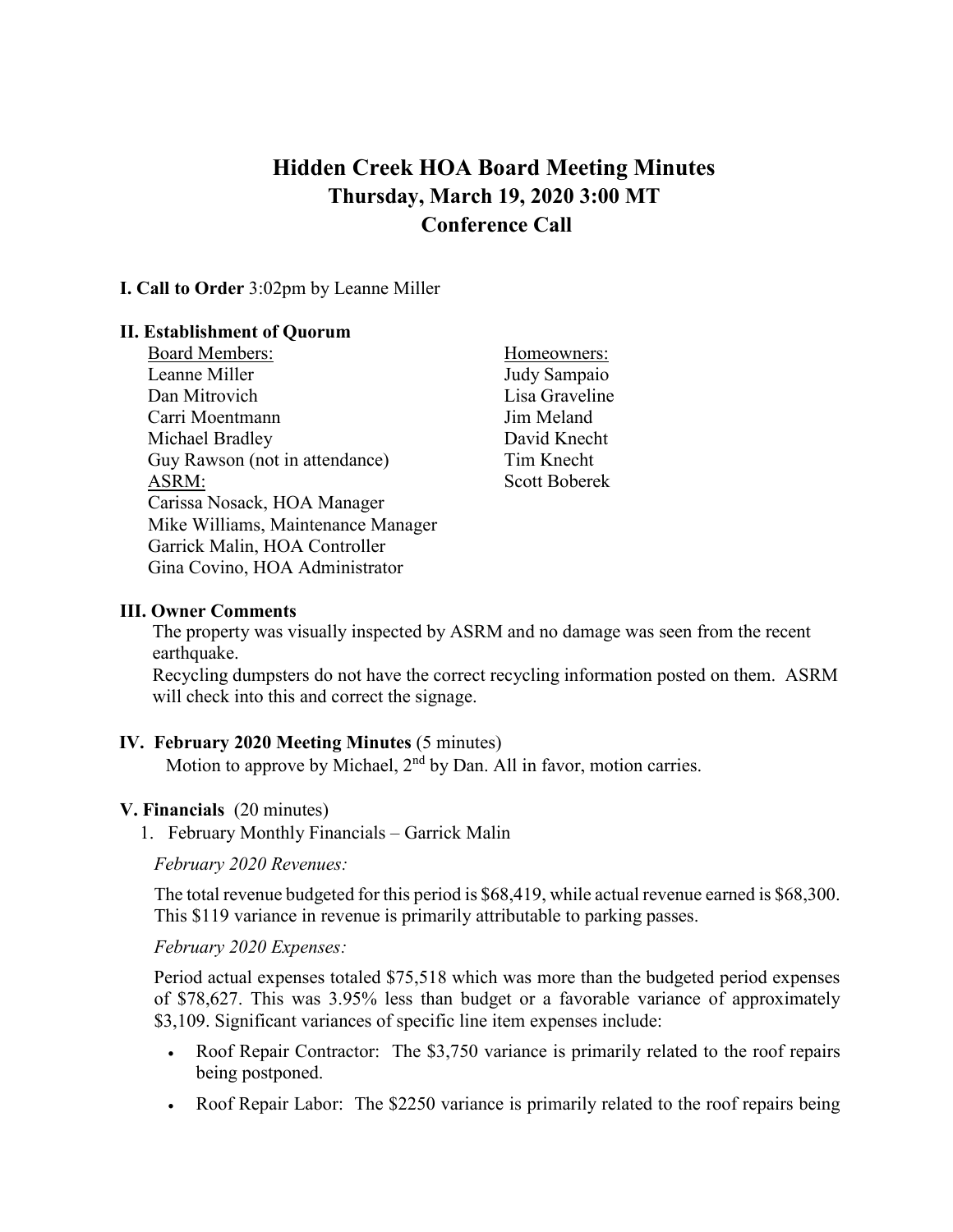postponed.

- Maintenance Labor: The \$3,598 variance is primarily related to various urgent maintenance projects.
- Landscape Contractor: The \$1,450 variance is primarily related to the tree that fell and needed to be removed.

# **VI. Maintenance Report** (20 minutes)

- 1. Remodel/Modification Report
- 3B pending final inspection 8B in progress
- 
- 
- 17A2 pending electrical work 20B pending paint on decking<br>
24A pending exterior paint on gas line 25D pending paint on conduit  $24A$  – pending exterior paint on gas line
- 26B waiting for contractor 26C Hot Tub, complete
- 
- 38A Pending start date
- 
- 13B2 in progress 16B1 pending exterior paint
	-
	-
	-
- 32A Interior Remodel, In progress 34B Interior Remodel, In Progress
- 2. Completed
	- Drain and fill hot tub 2 times
	- Sanitize bathrooms in Clubhouse
	- Close Clubhouse to amenities with the exception of the Laundry room
	- Sanitize laundry room
	- Parking patrol
	- Snow removal on some roofing areas
	- Removed fallen tree from pond
	- Replaced failing step at 8B (the rest will be on the owner to coordinate with Ashn-Dust)
	- Pressured washed landing on 17 (homeowner reported a substance)
	- Met with JRock Const. and Morgan Asphalt to discuss asphalt replacement plan/bid

# In Progress

- Developing Asphalt plan with Board
- Capital Project priority planning
- List of areas in need of heat cable installation or replacement
- Remodel Modification Inspections as needed
- Property clean up (Spring Maintenance)
- Routine Maintenance Request by Board to make sure gutter and downspout cleaning is added to Spring Maintenance throughout all of the property.
- 1. Parking Report: Violations have decreased the last 2 weeks
- 2. 2020 Capital Projects MRW project coordination, will be addressed in governance.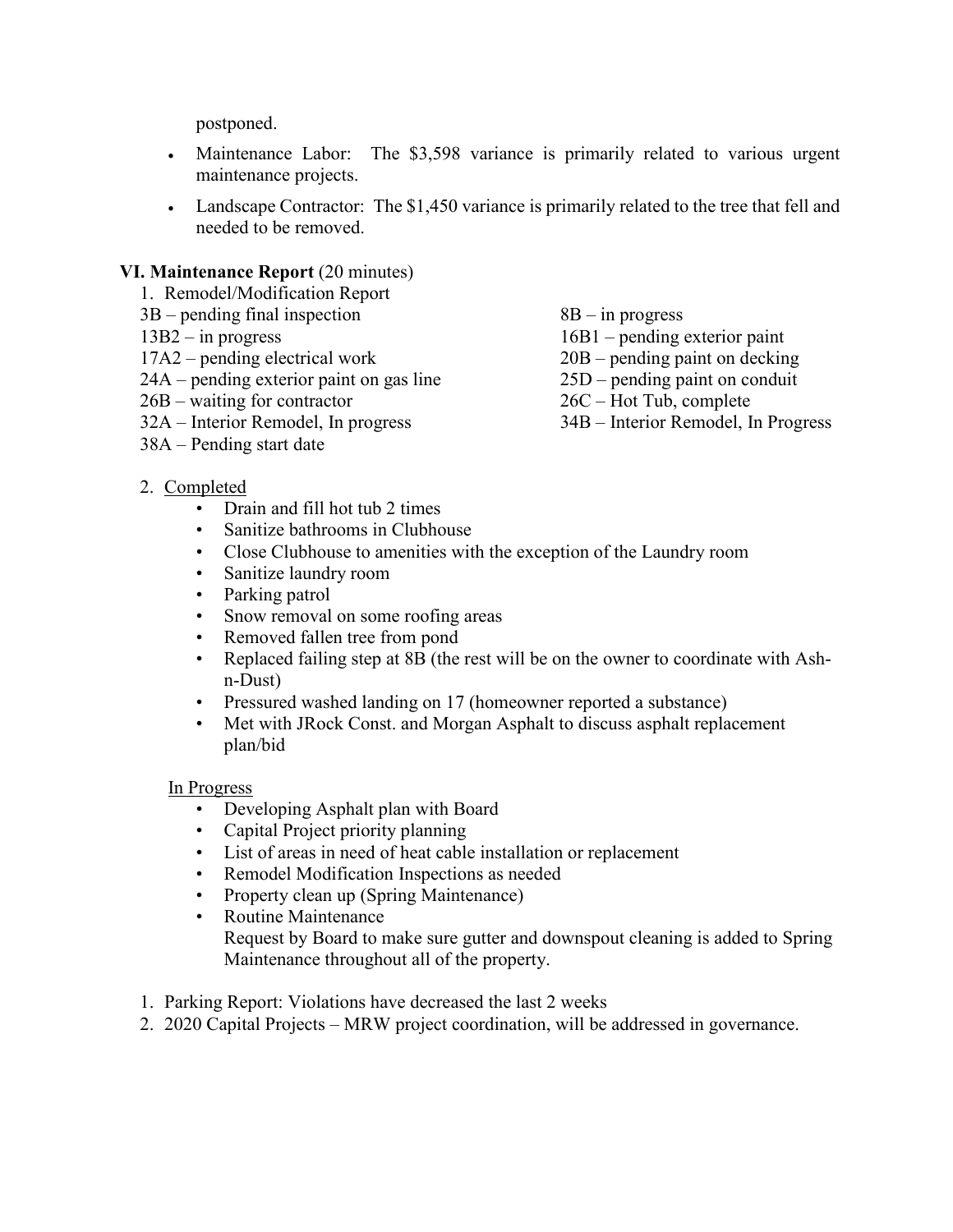## **VII. Governance** (30 minutes)

1. Ratify Email Decisions

26C Hot Tub, motion to approve by Michael,  $2<sup>nd</sup>$  Carri. All in favor, motion carries. 38A Hot Tub, motion to approve by Michael,  $2<sup>nd</sup>$  Carri. All in favor, motion carries.

- 2. Board Secretary Carri Moentmann accepts the position.
- 3. Dog Registration currently only 10 are registered.

Registrations records prior to ASRM were lost.

Initial registration Fees will be reduced from \$100 to \$25 for a 90-day period to encourage registration. The temporary reduction (amnesty program) will not penalize those who previously registered. (The renewal fee for previously registered dogs is \$25).

All registrations will be valid through June  $1<sup>st</sup>$ , 2021.

Annual renewal and billing will be done by management on June 1<sup>st</sup>. Motion to approve the above amnesty reduced registration proposal by Dan,  $2<sup>nd</sup>$  by Michael. All in favor, motion carries.

# 4. ARC

# 34B – [mini split](https://www.dropbox.com/s/9ysjsba2aaqyigv/1920%2034B%20Min%20Split%20System.pdf?dl=0) system:

Approved with the following conditions/stipulations:

- Weed barrier and rock will be installed behind the wall to eliminate maintenance.
- Wall height and size to be the minimum necessary to hide the units, including the snow covering, as diagramed in the application (applicant to work with maintenance manager during wall design after units are installed to ensure minimal size).
- Wall to be constructed of similar materials as the building and painted to match.
- All future maintenance of the wall and area will be the homeowner's responsibility.

Motion to approve by Carri, 2<sup>nd</sup> by Michael. All in favor, motion carries.

35B – Interior Remodel w/ additional windows and relocation of sliding door (see application for sizes and locations).

All proposed windows to follow HOA standards. Current slider will be re-used. Insulation will be added up to current code in all areas that can be accessed. Motion to approve interior remodel as submitted (excluding furnace installation as owner reports radiant floor heating will be installed) by Carri, 2<sup>nd</sup> by Michael. All in favor, motion carries.

35B – Proposed concrete Patio extension (6x9'8") to align with relocation of the sliding door in order to provide an exit landing.

Proposed 2' extension of the existing pad which is approximately 6'x16' and matches the neighboring unit patio in size.

Pending Board review after snow melts. Homeowner will present options to reduce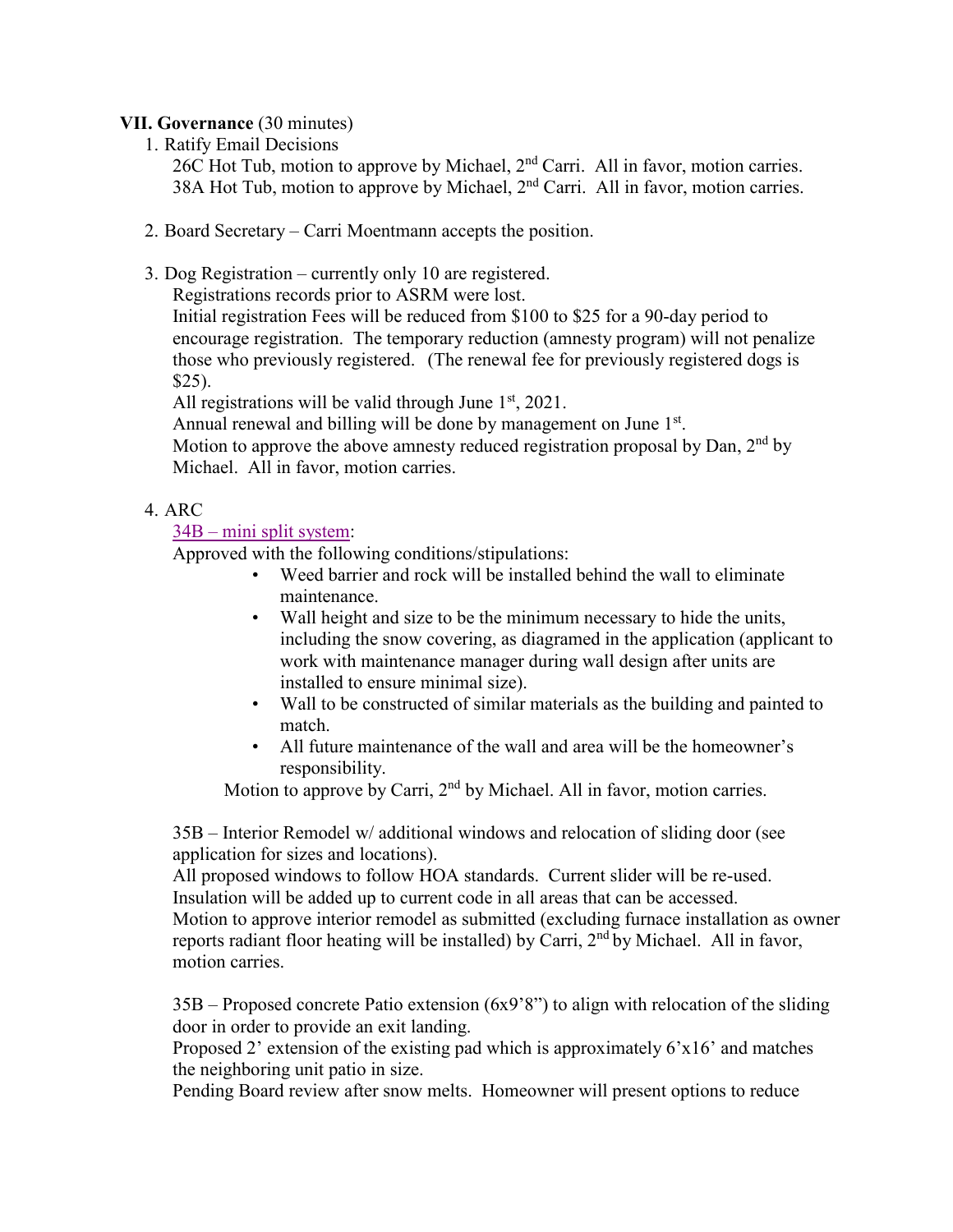patio size and submit additional exterior photos.

Procedural expectations: Acceptance forms will be sent as soon as the meeting minutes have been drafted and reviewed. This will take place as quickly as possible by management and the Board secretary and is necessary to ensure the accuracy and implementation of Board decisions. Owners should be aware of the small delay from Board Meeting to receipt of approval letter. The delay could be between 1-2 weeks.

### 5. Roofing Bids

The Board approved the SOW last month pending a revision to consider insulation options to address the widespread ice dam and water damage in the community. One bid was presented which included the option of 4.5" hard foam adhered to Oriented Strand Board (OSB) sheeting. It was reported that the OSB option has been used successfully in the community, but is likely to be the most expensive option. The Board requested two more roofing bids and a minimum of one other bid to include the OSB option. Other possible insulation solutions were discussed including blown cellulose and foam. While blown insulation could possibly be less expensive (labor costs could be higher), there are areas you could not blow insulation and individual sheeting would need to be pulled for foam insulation to be sprayed. It was noted that some roofs are vaulted and some have a combination of vault and attic space. The Board requested an insulation company be consulted about options and techniques to insulate from the exterior after sheeting and the old insulation is removed. It was discussed that it may be necessary to look at it on a building by building basis.

Issue Tabled: The Board would like more information and options for dealing with the insulation issue within the roofs before deciding to move forward with replacing the asphalt shingles.

#### 6. Asphalt

The MRW project has accelerated the timing for this project. A complete scope of work has not been decided upon yet. ASRM created a comparison sheet for the different bids and different types of work that have been solicited since 2018.

ASRM to confirm the dollar figure from MRW for the patch on Cedar Lane that can be applied to mill and repave the section of Cedar Lane. (\$13,726)

ASRM presented a modified version of the 2020 Capital Budget to compare to the bids received previously in comparison with the approved budget as some items were "place holders" until more information and bids could be received.

o A conference call will be set up next week for Leanne and the Board to ask Morgan Pavement questions about the bid and how to address sections of the road needing base repair. The last variable is determining how many sqft of base repair need to be done. (The page with the terms and conditions for payment was not included in the packet and needs to be emailed to the Board).